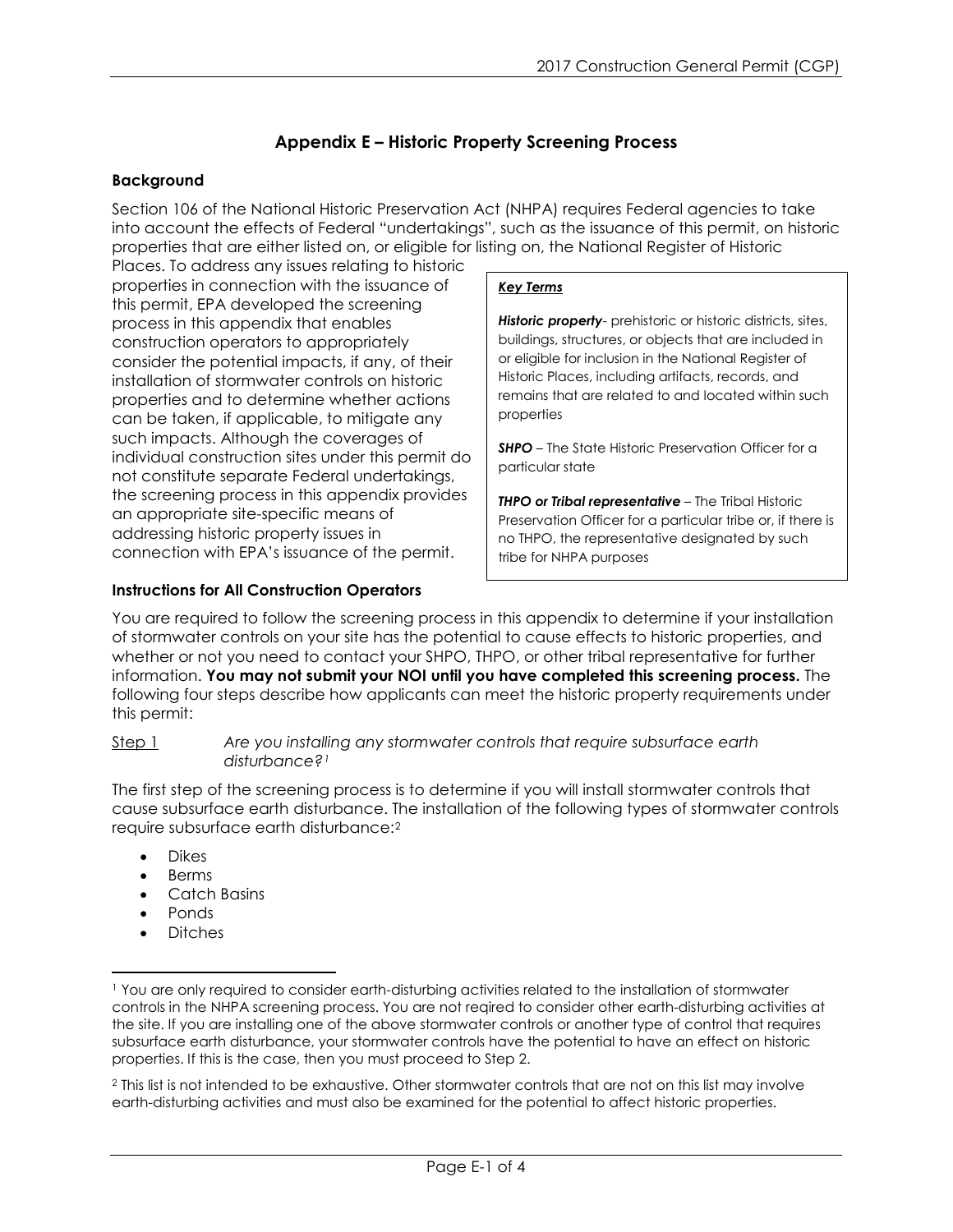- **Trenches**
- Culverts
- Channels
- Perimeter Drains
- **Swales**

If you are not installing one of the above stormwater controls or another type of control that requires subsurface earth disturbance, then you may indicate this on your NOI, and no further screening is necessary. During the 14-day waiting period after submitting your NOI, the SHPO, THPO, or other tribal representative may request that EPA hold up authorization based on concerns about potential adverse effects to historic properties. EPA will evaluate any such request and notify you if any additional controls to address adverse effects to historic properties are necessary.

Step 2 *Have prior professional cultural resource surveys or other evaluations determined that historic properties do not exist, or have prior disturbances precluded the existence of historic properties?*

If you are installing a stormwater control that requires subsurface earth disturbance, you must next determine if no historic properties exist on your site based on prior professional cultural resource surveys or other evaluations, or if the existence of historic properties has been precluded because of prior earth disturbances.

If prior to your project it has already been determined that no historic properties exist at your site based on available information, including information that may be provided by your applicable SHPO, THPO, or other tribal representative, then you may indicate this on your NOI, and no further screening steps are necessary. Similarly, if prior earth disturbances have eliminated the possibility that historic properties exist on your site, you may indicate this on your NOI, and no further screening steps are necessary. After submitting your NOI, and during the 14-day waiting period, the SHPO, THPO, or other tribal representative may request that EPA hold up authorization based on concerns about potential adverse effects to historic properties. EPA will evaluate any such request and notify you if any additional measures to address adverse effects to historic properties are necessary.

If neither of these circumstances exists for your project, you must proceed to Step 3.

Step 3 *If you are installing any stormwater controls that require subsurface earth disturbance, you must determine if these activities will have an effect on historic properties.* 

If your answer to the question in Step 2 is "no", then you must assess whether your earthdisturbing activities related to the installation of stormwater controls will have an effect on historic properties. This assessment may be based on historical sources, knowledge of the area, an assessment of the types of earth-disturbing activities you are engaging in, considerations of any controls and/or management practices you will adopt to ensure that your stormwater control-related earth-disturbing activities will not have an effect on historic properties, and any other relevant factors. If you determine based on this assessment that earth disturbances related to the installation of your stormwater controls will have no effect on historic properties, you may indicate this on your NOI, and document the basis for your determination in your SWPPP, and no further screening steps are necessary. After submitting your NOI, and during the 14-day waiting period, the SHPO, THPO, or other tribal representative may request that EPA hold up authorization based on concerns about potential adverse effects to historic properties. EPA will evaluate any such request and notify you if any additional measures to address adverse effects to historic properties are necessary.

If none of the circumstances in Steps 1 - 3 exist for your project, you must proceed to Step 4.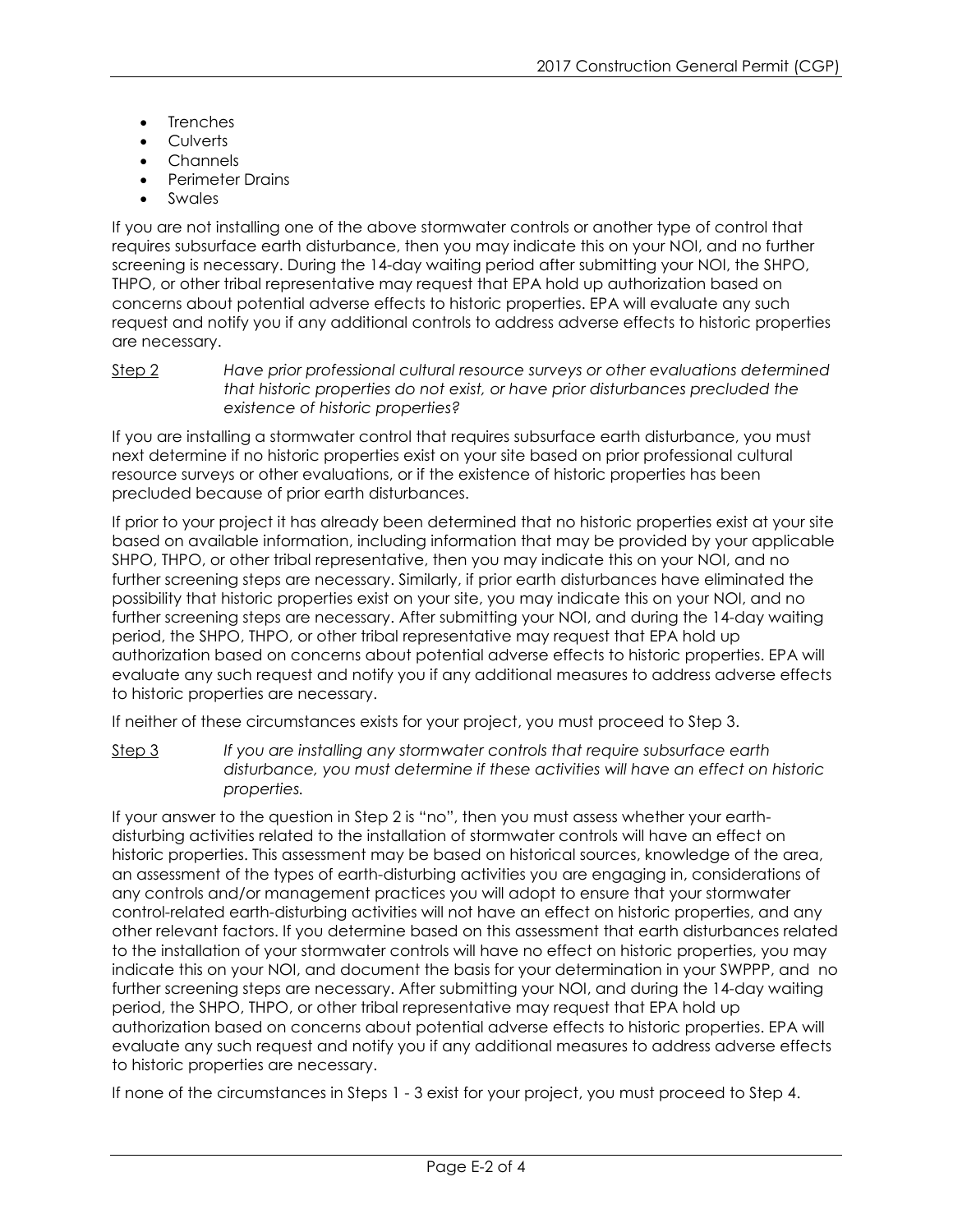Step 4: *If you are installing any stormwater controls that require subsurface earth disturbance and you have not satisfied the conditions in Steps 1 - 3, you must contact and consult with the appropriate historic preservation authorities.* 

Where you are installing stormwater controls that require subsurface earth disturbance, and you cannot determine in Step 3 that these activities will have no effect on historic properties, then you must contact the relevant SHPO, THPO, or other tribal representative to request their views as to the likelihood that historic properties are potentially present on your site and may be impacted by the installation of these controls.

*Note: Addresses for SHPOs and THPOs may be found on the Advisory Council on Historic Preservation's website (www.achp.gov/programs.html). If a tribe does not have a THPO, you should contact the appropriate tribal government office designated by the tribe for this purpose.* 

You must submit the following minimum information in order to properly initiate your request for information:

- 1. Project name (*i.e.*, the name or title most commonly associated with your project);
- 2. A narrative description of the project;
- 3. Name, address, phone and fax number, and email address (if available) of the operator;
- 4. Most recent U.S. Geological Survey (USGS) map section (7.5 minute quadrangle) showing actual project location and boundaries clearly indicated; and
- 5. Sections of the SWPPP site map (see Part 7.2.4) that show locations where stormwater controls that will cause subsurface earth disturbance will be installed (see Step 1).

Without submitting this minimum information, you will not have been considered to have properly initiated your request. You will need to provide the SHPO, THPO, or other tribal representative **a minimum of 15 calendar days** after they receive these materials to respond to your request for information about your project.

If you do not receive a response within 15 calendar days after receipt by the SHPO, THPO, or other tribal representative of your request, then you may indicate this on your NOI, and no further screening steps are necessary. Or, if the applicable SHPO, THPO, or other tribal representative responds to your request with an indication that no historic properties will be affected by the installation of stormwater controls at your site, then you may indicate this on your NOI, and no further screening steps are necessary. After submitting your NOI, and during the 14-day waiting period, the SHPO, THPO, or other tribal representative may request that EPA hold up authorization based on concerns about potential adverse effects to historic properties. EPA will evaluate any such request and notify you if any additional measures to address adverse effects to historic properties are necessary.

If within 15 calendar days of receipt of your request the applicable SHPO, THPO, or other tribal representative responds with a request for additional information or for further consultation regarding appropriate measures for treatment or mitigation of effects on historic properties caused by the installation of stormwater controls on your site, you must comply with this request and proceed to Step 5.

Step 5: *Consultation with your applicable SHPO, THPO, or other tribal representative.*

If, following your discussions with the appropriate historic preservation authorities in Step 4, the applicable SHPO, THPO, or tribal represenative requests additional information or further consultation, you must respond with such information or consult to determine impacts to historic properties that may be caused by the installation of stormwater controls on your site and appropriate measures for treatment or mitigation of such impacts. If as a result of your